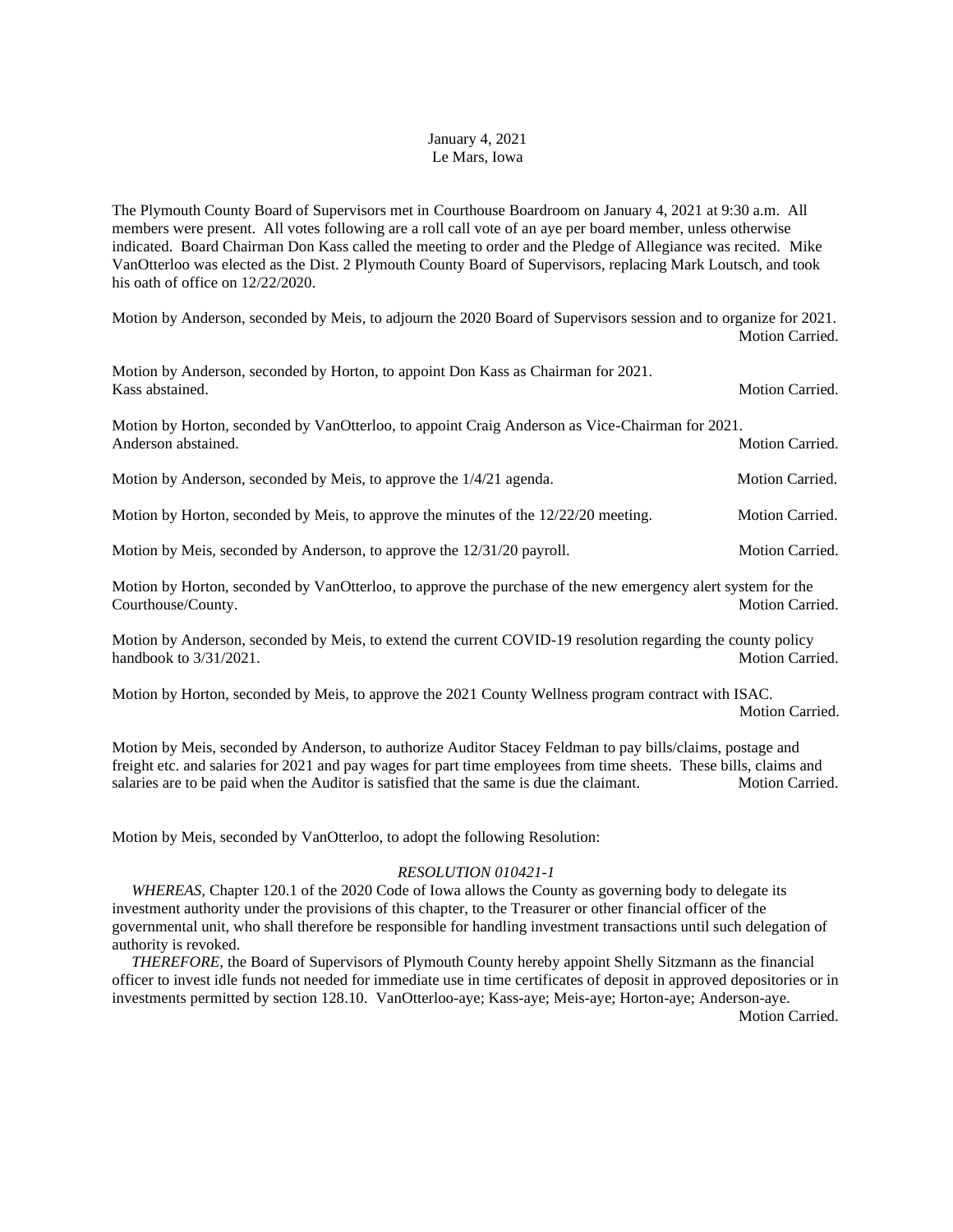Motion by Horton, seconded by VanOtterloo, to adopt the following Resolution:

## *RESOLUTION 010421-2*

*WHEREAS*, the first regular session of the 64<sup>th</sup> General Assembly of the State of Iowa enacted File #37 which reads in part, "The Board of Supervisors may authorize attendance at schools of instruction by county officers, appointees, and employees as the school are called…."

 *NOW THEREFORE,* be it resolved that the Board of Supervisors authorize each elected or appointed official to determine the schools of instruction that they will attend and also which employees may attend for the year 2021. VanOtterloo-aye; Kass-aye; Meis-aye, Horton-aye; Anderson-aye. Motion Carried.

Motion by VanOtterloo, seconded by Anderson, to appoint Board members to serve on the same conference boards and labor negotiations for 2021 and to serve on the other boards listed as follows:

| Craig Anderson   | Workforce Development<br>E-911 Board<br><b>County Safety Board</b><br>SRTPA Board, Alternate<br>SIMPCO MPO Board and SIMPCO Executive Board<br>Woodbury Co. Assessor's Office Conference Board<br>Hungary Canyons Alliance Board<br>Loess Hills Development and Conservation Authority<br>I.P.A.I.T Board<br>R.E.A.P Board<br>Hazmat Board                                            |
|------------------|---------------------------------------------------------------------------------------------------------------------------------------------------------------------------------------------------------------------------------------------------------------------------------------------------------------------------------------------------------------------------------------|
| Don Kass         | R.E.A.P. Board (Alternate)<br>Sioux Rivers Mental Health Region Board<br>Mental Health Crisis Board<br>3 <sup>rd</sup> Judicial District Dept. of Correctional Services<br>Mid Sioux Opportunity Board<br>Youth Emergency Services Board (YES Center)<br>Synergy Board, Alternate<br>Little Sioux Watershed Board<br>Plains Area MH Board Liaison                                     |
| Mike VanOtterloo | <b>Plymouth County EMA</b><br>Loess Hills Alliance Board Alternate<br>Sioux Rivers Mental Health Region Board<br><b>Synergy Board</b><br><b>Plymouth County Planning Council</b><br><b>Mental Health Crisis Board</b><br>Mental Health DECAT Board<br><b>Plymouth County Wellness</b>                                                                                                 |
| Gary Horton      | Loess Hills Alliance Board<br>Siouxland Regional Housing Authority Board<br><b>SRTPA Board</b><br><b>Big Sioux Corridor Board</b><br>NW Early Childhood Iowa (Empowerment)<br>Siouxland Regional Transit Board<br><b>West Central Region Housing</b><br>Life Skills (Mid-year committee member)<br><b>Plymouth County Landfill</b><br><b>Plymouth County Labor Negotiations Board</b> |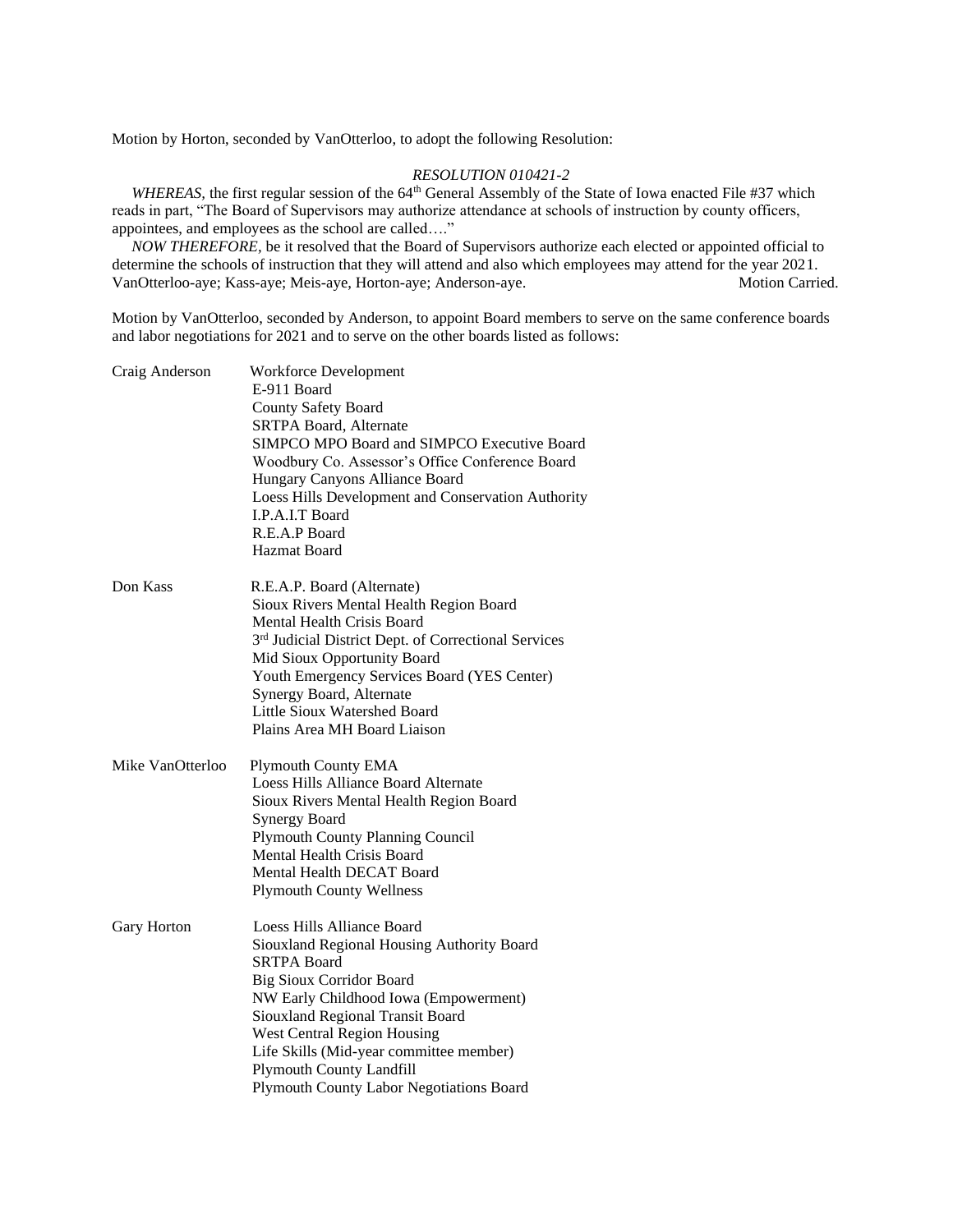| John Meis | E-911 Board, Alternate                                    |
|-----------|-----------------------------------------------------------|
|           | SIMPCO, Alternate                                         |
|           | Loess Hills Alliance Board                                |
|           | Floyd Valley Community Health Services Advisory Committee |
|           | Life Skills Board                                         |
|           | Le Mars Business Initiative Corp. (Liaison)               |
|           | Plymouth Co. Board of Health Planning Council             |
|           | <b>Plymouth County Labor Negotiations Board</b>           |

Motion by Meis, seconded by VanOtterloo, to set the 4 County newspapers for 2021 as the Le Mars Daily Sentinel, Akron Hometowner and the Remsen Bell Enterprises and the Moville Record to serve together as one each at ½ rate. Motion Carried.

Motion by VanOtterloo, seconded by Meis, to approve the 2021 County Compensation Commission as follows:

| <b>Real Estate Brokers</b> | <b>Finance Officers</b> | <b>Agricultural Land Owner</b> | <b>City Land Owners</b> |
|----------------------------|-------------------------|--------------------------------|-------------------------|
| Connie Blake               | Roger Schmid            | David Howe                     | Rich Husman             |
| Jim A. Klein Jr.           | Mike Hohenstein         | Dennis Schmid                  | Jerry Scholten          |
| Phyllis Van Evera          | Micah Lang              | Gaylen Tapper                  | Kim Sparr               |
| Carrissa DeRocher          | Clark Schmitz           | <b>Stanley Anderson</b>        | Keith Bohle             |
| Randy Stabe                | <b>Matthew Ahlers</b>   | <b>Bill Schroeder</b>          | Doug Manley             |
| <b>Bruce Brock</b>         | Jeremy Homan            | Doug Becker                    | Delana Ihrke            |
|                            | Dusty Pick              | <b>Stanley Anderson</b>        |                         |

Motion Carried.

Motion by Anderson, seconded by Meis, to appoint Brenda Miller to the Veteran Affairs Commission for a 3 year term; to appoint Lorraine Sacino Murphy and Dick Sievers to the Plymouth County Board of Health for a 3 year term; to appoint Lowell Vos and Bill Koopman to the County Zoning Board for a 5 year term; to appoint Shirley McNaugton to replace Jim McNaughton for a 5 year term, to appoint Greg Schroeder to replace Ralph Klemme and Randy Krosch to replace Jim Henrich to fill a 1 year unexpired term to the County Zoning Board; to appoint Chris Beeck to the Conservation Board to a 5 year term; appoint Robin Klemme, John Ahlers and Dan Albert to the Compensation Board; and to appoint Chad Ericson, Gary Horton and Cheri Nitzschke to the Judicial Magistrate appointing committee. Motion Carried. And the set of the set of the set of the set of the set of the set of the set of the set of the set of the set of the set of the set of the set of the set of the set of the set of the

Jeff TeBrink, Plymouth County Sheriff reviewed the FY 2021-22 Sheriff, Communication Center and Jail budgets.

Motion by Anderson, seconded by Horton, to approve a permit for tile crossings in Section 13 in Elgin Township and Section 18 of Fredonia Township on Nobel Ave. Motion Carried. Motion Carried.

Motion by Horton, seconded by Meis, to approve a permit for 2 tile crossings Section 1 / 2 of Remsen Township on L<sub>22</sub>. Motion Carried.

Motion by Meis, seconded by Anderson, to approve a permit for a tile crossing in Section 28 / 33 of Garfield Township on 330<sup>th</sup> St. Motion Carried.

\_\_\_\_\_\_\_\_\_\_\_\_\_\_\_\_\_\_\_\_\_\_\_\_\_\_\_\_\_\_\_\_\_\_\_\_ \_\_\_\_\_\_\_\_\_\_\_\_\_\_\_\_\_\_\_\_\_\_\_\_\_\_\_\_\_\_\_\_\_\_\_\_\_\_\_

The Board of Supervisors adjourned the meeting at 11:55 am.

Stacey Feldman, Plymouth County Auditor Don Kass, Chairman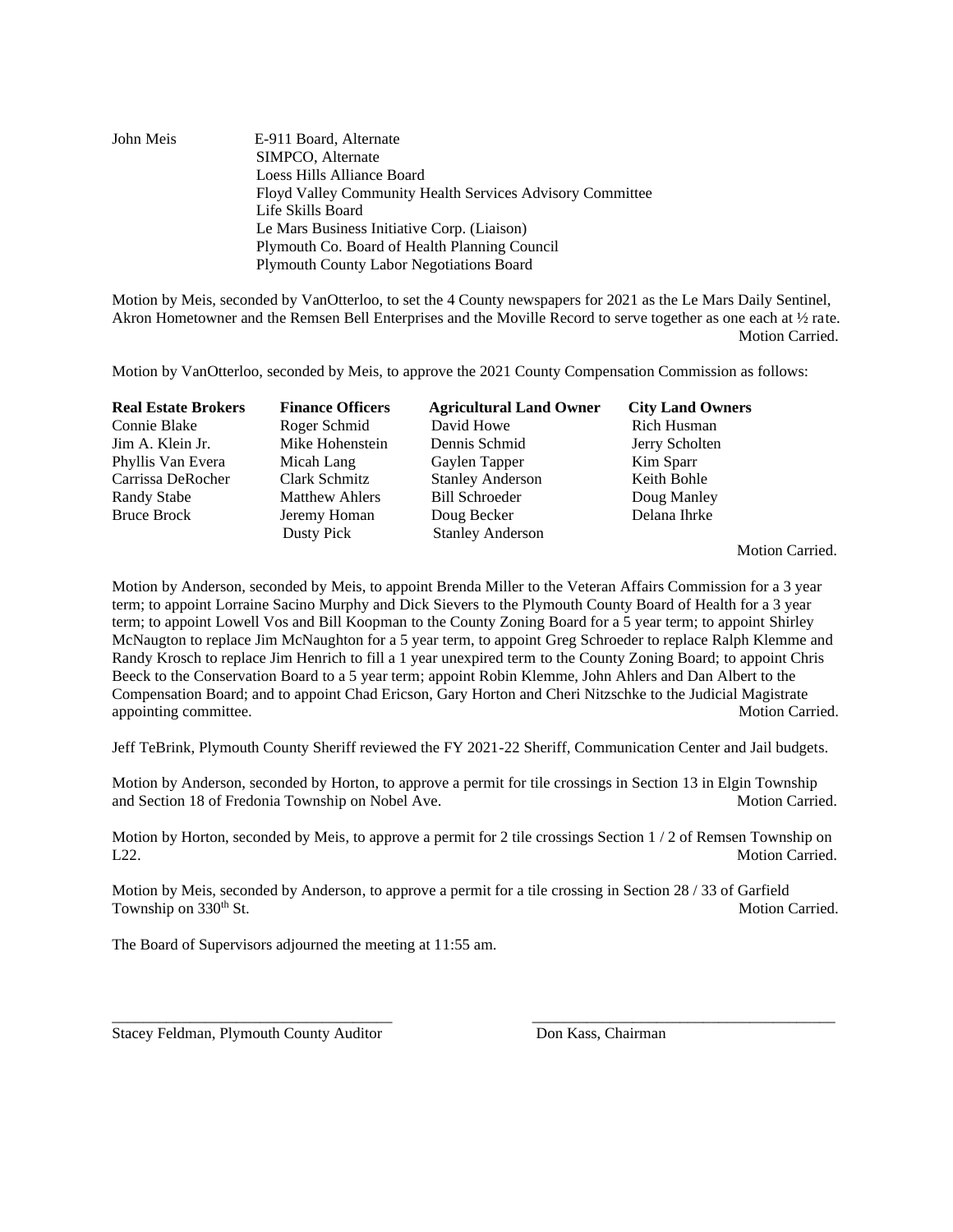## Plymouth County – Claims paid on 1-4-21

| A & M Laundry                 | SHOP SUPPLIES          | 91.50   |
|-------------------------------|------------------------|---------|
| A New Day Properties          | rental assistance      | 300.00  |
| Access Systems                | copier contract        | 814.24  |
| Noel Ahmann                   | postage, mileage       | 125.37  |
| Akron Hometowner              | publications           | 270.19  |
| Keaton Alons                  | meal reimb.            | 17.04   |
| Alpha Wireless                | VHF Bank HP Mobile     | 603.00  |
| Jessica Anderson              | cell phone allowance   | 90.00   |
| Anthony Plbg, Htg             | parts                  | 10.00   |
| Arnold Motor Supply           | PARTS                  | 772.52  |
| Amy Augustine                 | postage, mailing       | 19.35   |
| Bomgaars                      | supplies               | 494.77  |
| City of Brunsville            | UTILITIES              | 52.20   |
| Buchheit Law PLC              | attorney fees          | 1345.00 |
| Budden Plumbing, Heating      | heat and a/c repairs   | 138.00  |
| Bugman Pest & Rodent          | pest control           | 50.00   |
| Jim Bybee Law Office          | attorney fees          | 151.20  |
| Brandon Cabney                | cell phone allowance   | 90.00   |
| Casey's Business              | fuel                   | 2187.43 |
| Jeremiah Casson               | <b>GROUNDS</b>         | 400.00  |
| Century Link Business         | Ali Data               | 569.58  |
| Crawford County Sheriff       | service                | 51.74   |
| Conner Delfs                  | cell phone allowance   | 90.00   |
| Dell Marketing                | computer               | 1594.26 |
| Scott Dorhout                 | cell phone allowance   | 90.00   |
| Eakes Inc                     | supplies               | 203.00  |
| Stacey Feldman                | courthouse supplies    | 22.50   |
| Dawn Fifita                   | cell phone allowance   | 90.00   |
| Frederes Plumbing & Heating   | <b>BUILDINGS</b>       | 146.89  |
| Frericks Repair               | TIRES                  | 1893.68 |
| Frontier                      | phone services         | 2106.36 |
| Jolynn Goodchild              | postage, cell phone    | 153.00  |
| Govconnection, Inc.           | network Vlans internet | 1830.40 |
| Government Forms and Supplies | office supplies        | 31.91   |
| GRP & Associates              | medical supplies       | 107.00  |
| Hardware Hank                 | custodial supplies     | 39.97   |
| Kirk Hatting                  | cell phone allowance   | 90.00   |
| Jamie Hauser                  | mileage                | 83.38   |
| Brian Heidesch                | cell phone allowance   | 90.00   |
| Pat Heissel                   | cell phone allowance   | 90.00   |
| High Point Networks           | phone system license   | 937.00  |
| Jenna Hodgson                 | postage                | 9.20    |
| Jill Holzman                  | cell phone allowance   | 90.00   |
| Nathan Hoss                   | cell phone allowance   | 90.00   |
| Hundertmark                   | power washer           | 5300.00 |
| Hydraulic Sales & Service     | PARTS                  | 172.40  |
| Iowa DOT                      | MEETING FEES           | 600.00  |
| IMWCA                         | work comp premium      | 6610.00 |
| Iowa Law Enforcement Academy  | jail in-service        | 500.00  |
| Iowa Prison Industries        | custodial supplies     | 409.52  |
| IP Pathways                   | domain conversion      | 3360.00 |
| ISSDA                         | Cabney membership      | 25.00   |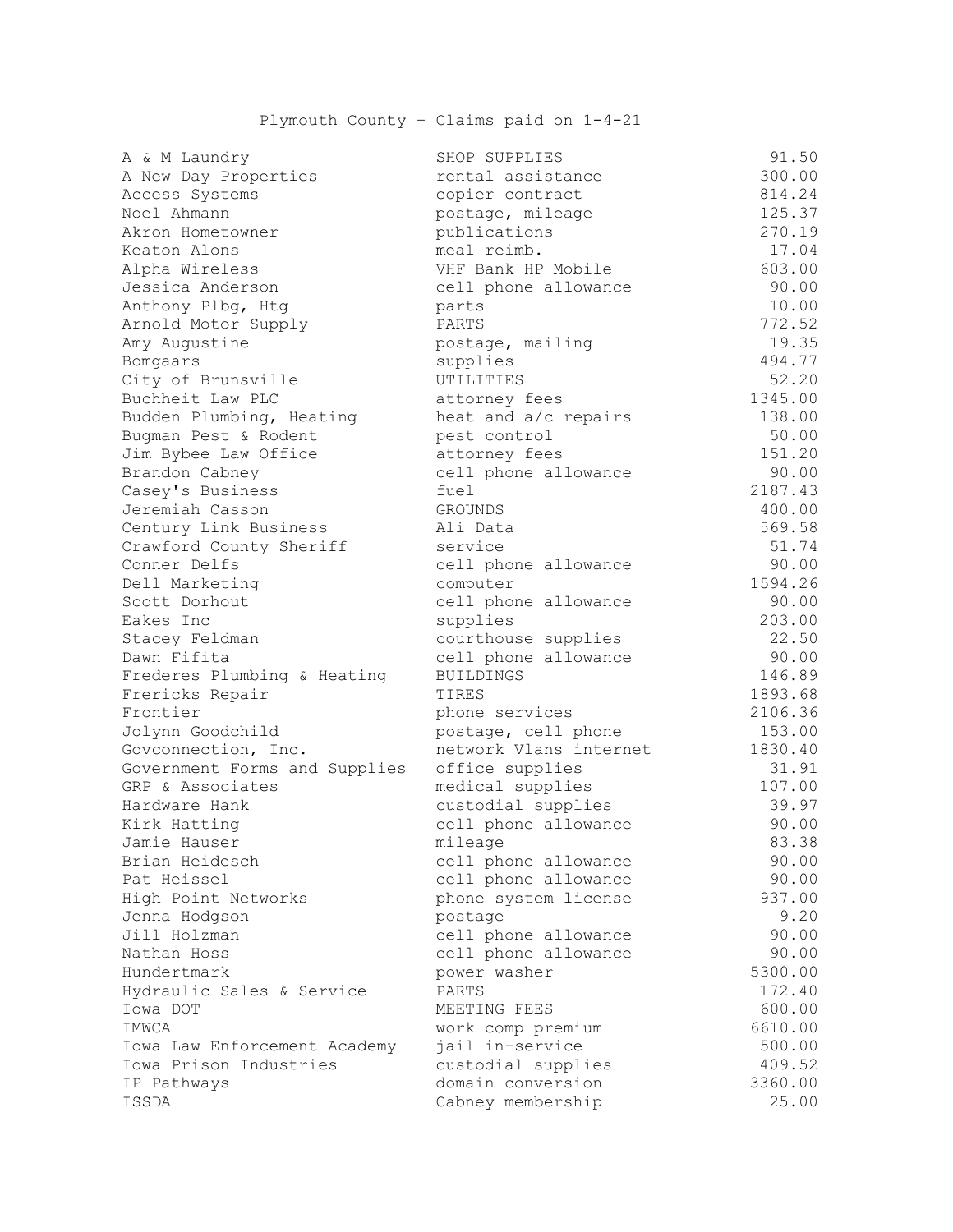| I-State Truck Center               | PARTS                    | 597.85        |
|------------------------------------|--------------------------|---------------|
| Jerico Services                    | MATERIALS                | 6431.40       |
| Tamara Jorgensen                   | cell phone allowance     | 90.00         |
| Keltek Inc.                        | new vehicle equipment    | 2616.80       |
| KEMPS                              | kitchen supplies         | 349.99        |
| Kimball-Midwest Co.                | PARTS                    | 61.06         |
| City of Kingsley                   | UTILITIES                | 31.62         |
| Knife River                        | ASPHALT CONCRETE         | 333.50        |
| Trish Kunkel                       | cleaning services        | 2580.00       |
| L. A. Carlson Contracting          | FEMA project-Floyd River | 64121.40      |
| City of Le Mars                    | utilities assistance     | 276.13        |
| L.G. Everist Inc.                  | MATERIALS                | 6001.55       |
| Mail Services                      | mv renew printing        | 863.05        |
| Mid-State Organized Crime          | 2021 Membership dues     | 150.00        |
| MidAmerican Energy                 | utilities                | 920.36        |
| Midwest Lubricants                 | GREASE                   | 363.00        |
| Midwest Wheel                      | PARTS                    | 231.46        |
| <b>NACVSO</b>                      | annual membership        | 200.00        |
| National Emergency Number          | membership dues          | 142.00        |
| O'Keefe Elevator                   | elevator maintenance     | 488.80        |
| Shawn Olson                        | MACHINES & FIXTURES      | 77.51         |
| One Office Solutions               | postage labels           | 292.13        |
| Kyle Petersen                      | cell phone allowance     | 90.00         |
| Pitchfork Ag LLC                   | PARTS                    | 341.68        |
| Ply Co Board of Health             | healthy aging grants     | 9686.45       |
| Plymouth Co Employees              | insurance reimbursements | 6646.85       |
| Ply Co Sheriff                     | juvenile transport       | 30.00         |
| Ply Co Treasurer                   | flex benefit reimb       | 979.80        |
| Pomp's Tire Service                | TIRES & TUBES            | 3868.93       |
| Primebank<br>Indira Probst         | safe deposit box rental  | 15.00<br>3.80 |
|                                    | postage<br>snow removal  | 345.00        |
| Quality Lawn Care<br>Darin Raymond | misc. reimbursements     | 134.49        |
| Northwest REC                      | utilities                | 1081.14       |
| Red's Printing                     | SIGNS                    | 1397.94       |
| Sapp Bros. Petroleum               | PARTS                    | 12007.70      |
| Schmillen Construction             | construction project     | 26251.00      |
| Rick Singer                        | cell phone allowance     | 90.00         |
| Sioux Center Medical Clinic        | SAFETY                   | 65.00         |
| Sioux Sales Company                | uniform                  | 184.85        |
| Siouxland Dist Hlth Dept           | well testing             | 200.00        |
| Solutions                          | 1099 forms               | 4.14          |
| Southern Sioux County RWS          | Hillview water           | 161.75        |
| Luke Steeg                         | OFFICE CLEANING          | 74.00         |
| Stone Group Architects             | architect fees           | 5300.00       |
| Struble, Town of                   | REFUND TO CITIES/TOWNS   | 920.36        |
| Matt Struve                        | cell phone allowance     | 90.00         |
| Jeff TeBrink                       | cell phone allowance     | 90.00         |
| The Home Depot Pro                 | custodial supplies       | 310.66        |
| The Record                         | ad                       | 28.00         |
| Thomson West Group                 | CLEAR                    | 175.09        |
| Titan Machinery                    | PARTS                    | 986.00        |
| Tool Depot                         | TOOLS                    | 316.03        |
| Total Motors                       | repairs                  | 1678.06       |
|                                    |                          |               |